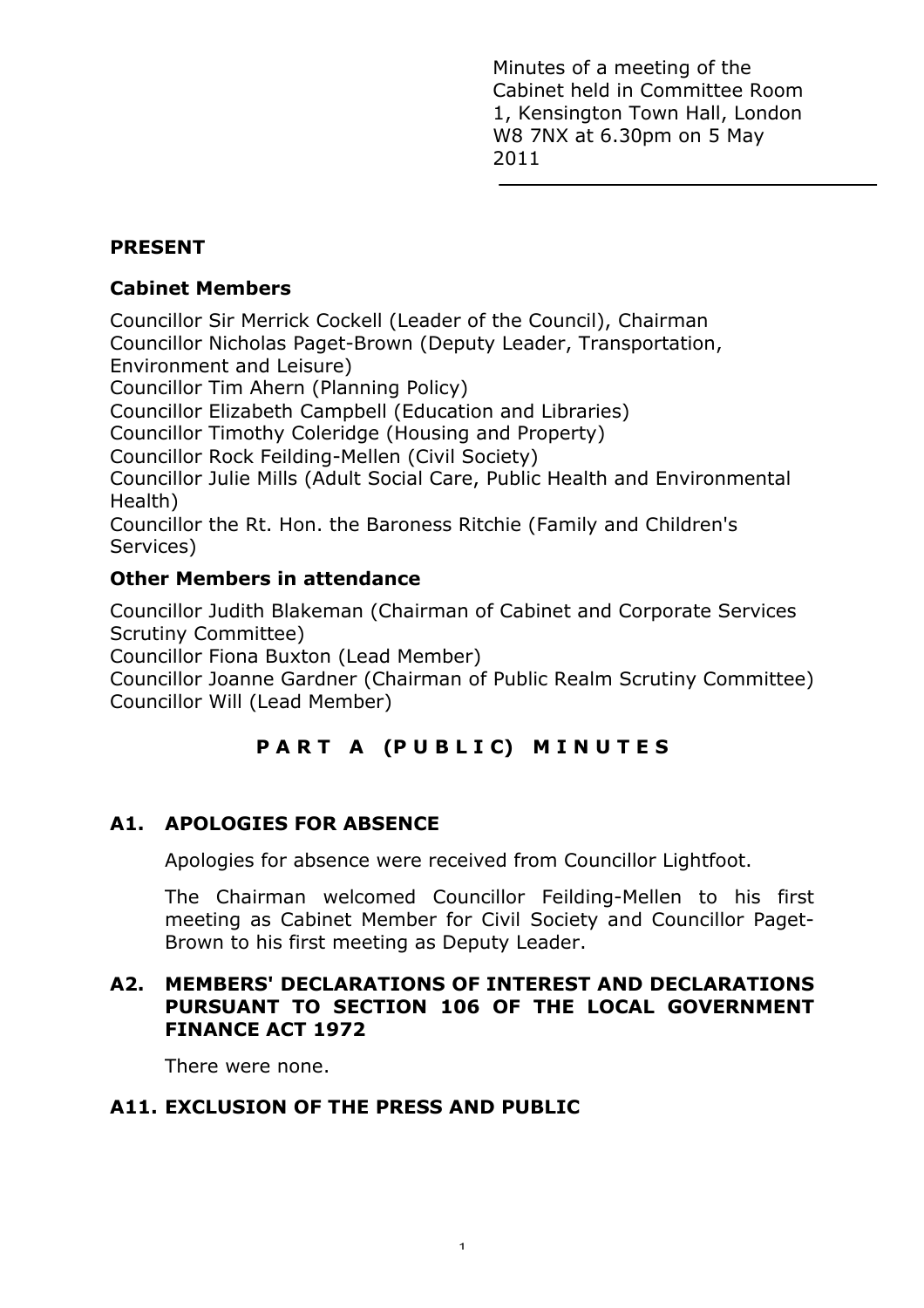RESOLVED - That the press and public be excluded from the meeting by virtue of the private nature of the business to be transacted, as follows:

### **B1. MARLBOROUGH PRIMARY SCHOOL EXPANSION PROJECT**

Public summary of the decision:

Agreed to adopt the recommendations set out in the report.

### **B2. 195 PORTOBELLO ROAD, W11 - NEW LETTING**

Public summary of the decision:

Cabinet agreed to approve the grant of a new lease at 195 Portobello Road, W11 2ED on the terms set out in the exempt appendix.

**The meeting then went back into open session for the remainder of the proceedings.** 

### **A2. MEMBERS' DECLARATIONS OF INTEREST AND DECLARATIONS PURSUANT TO SECTION 106 OF THE LOCAL GOVERNMENT FINANCE ACT 1972**

There were none.

### **A3. MINUTES OF THE MEETING HELD ON 24 MARCH 2011**

The minutes of the meeting held on 24 March 2011 were confirmed as a correct record and signed by the Chairman.

### **A4. TRI-BOROUGH WORKING**

This report worked up the proposals considered by this Authority, the London Borough of Hammersmith and Fulham and Westminster City Council in the report, 'Bold Ideas for Challenging Times' considered at the Cabinet meeting in February.

In introducing the report, the Town Clerk and Chief Executive reported that it was intended to show progress across the five areas of joint working and that it was hoped to bring firm plans showing a move from design to refinement. Officers were working up the proposals in more detail, including robust costed business plans for each service and developing service operating models consistent with the sovereignty guarantee. He drew members' attention to the comments from Scrutiny Committees, staff and the general public which all showed broad consent with the idea of joint working.

He highlighted the main areas that Cabinet was being asked to note -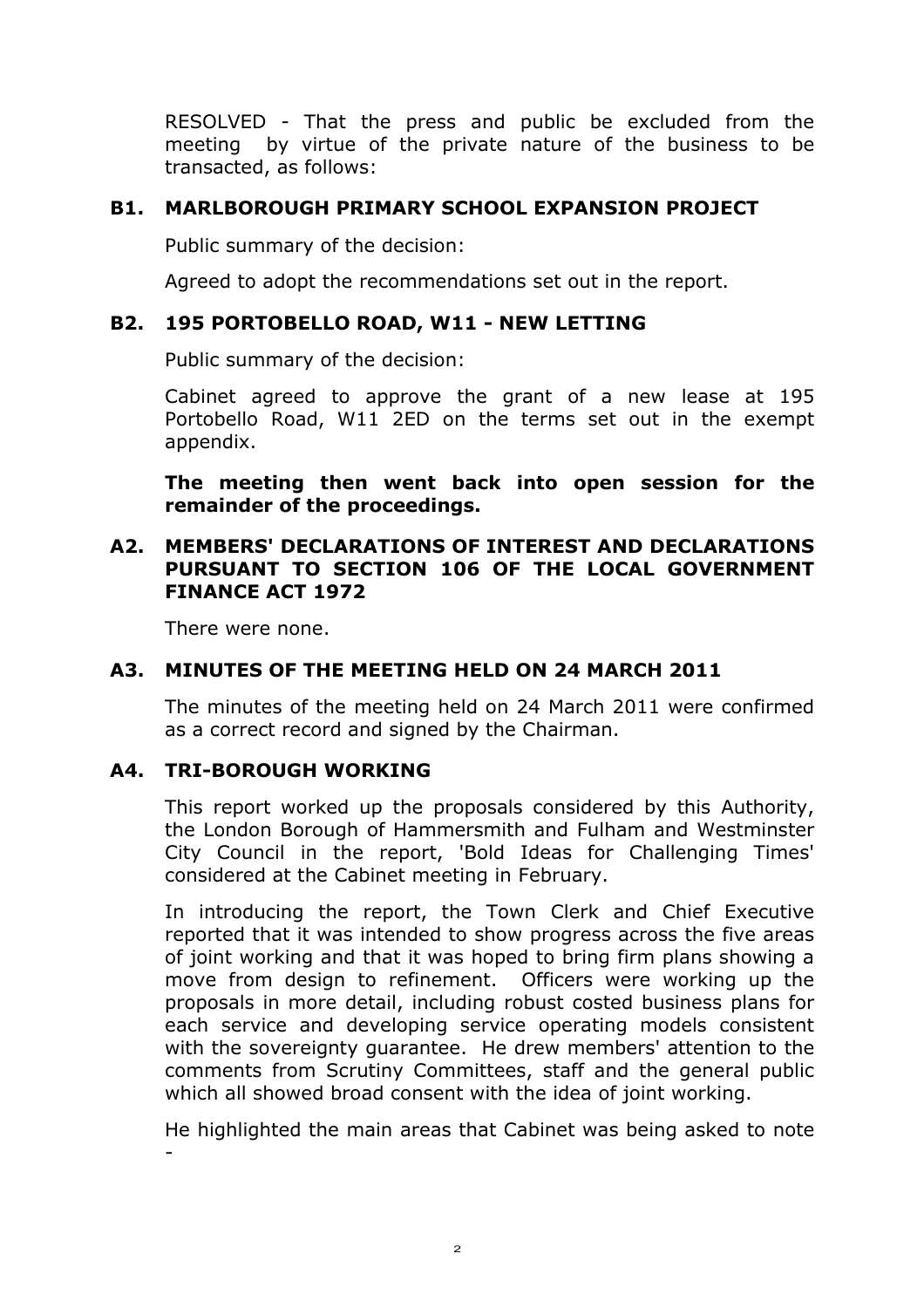- (i) firm proposals for a three borough library service;
- (ii) firm proposals for combining fostering and adoption and youth offending services;
- (iii) firm proposals for the commissioning of adult social care and GP consortia;
- (iv) to mandate continued discussions with CLCH trust, with a view to reporting firm proposals to Cabinet later in the year

He confirmed that the £35m savings target was still viable. There was no clear indication at present of the delivery timelines but it was proposed that the final report in June would have more detailed projections.

RESOLVED - Cabinet agreed to endorse the report in full and in particular:

- (i) to note the positive public response to the proposals;
- (ii) to note the draft business case highlights continued confidence in achieving £35m savings target;

### **Adult Social Care**

- (iii) to mandate continued negotiations with Central London Community Health around integrated health and social care services, with a view to putting before Cabinets firm proposals later in the year;
- (iv) to mandate continued discussions with GP consortia around joint commissioning arrangements;
- (v) to note the intention to put proposals for a single Director of Adults' commissioning and for the creation of a combined commissioning hub to June Cabinets;

#### **Children's Services**

- (vi) to note firm proposals for combined Fostering and Adoption and Youth Offending services, and for a single Local Safeguarding Children's Board - recommendations to endorse proposals to be put to June Cabinets;
- (vii) to note that firm proposals around a single management team to be recommended to June Cabinets;
- (viii) to note that proposals for a combined Education Service are being reviewed to ensure that they reflect current policy requirements and that a further report will be brought to June Cabinets;

#### **Corporate Services**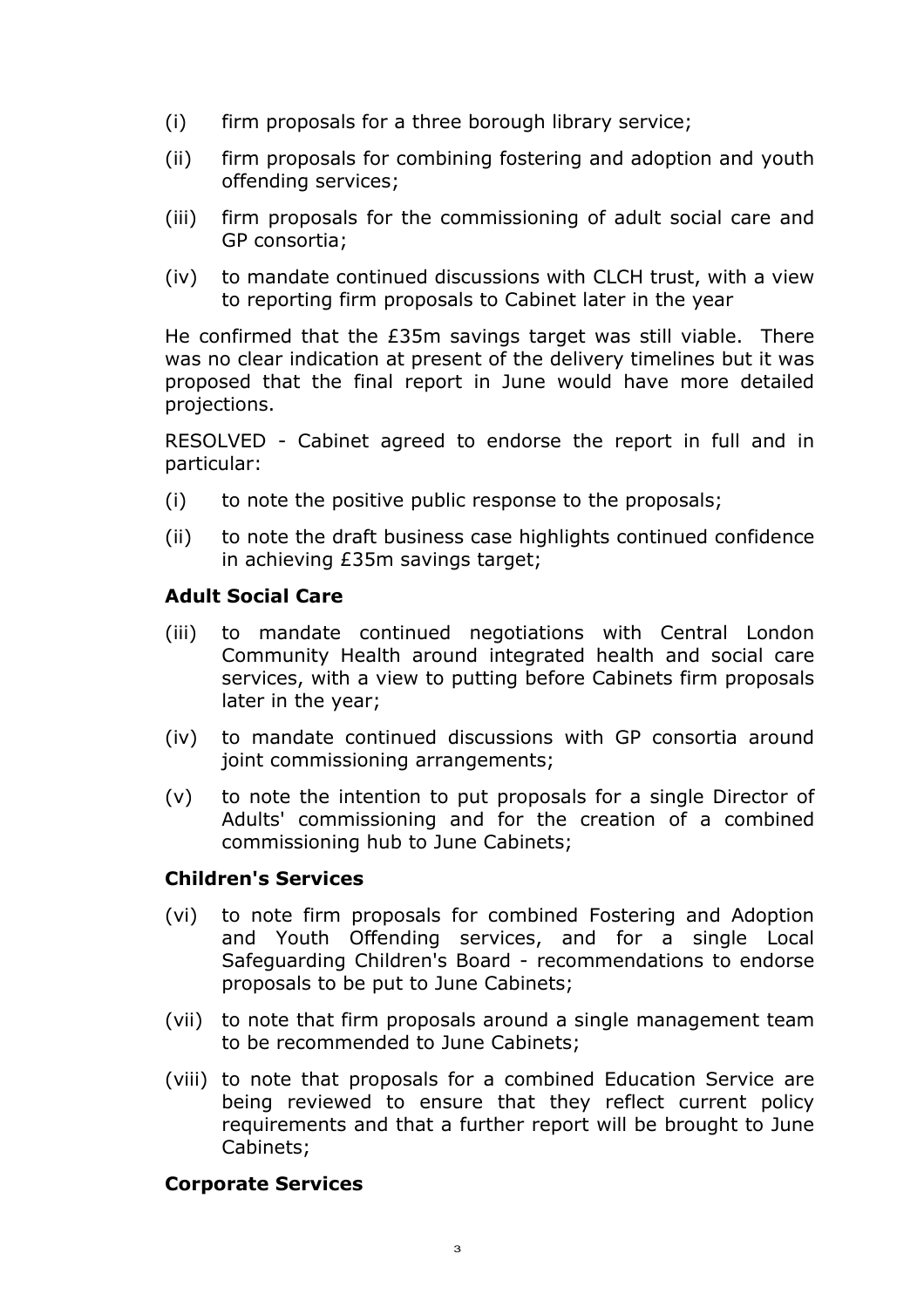(ix) to note progress to date in developing proposals and to note the intention to bring more detailed cases particularly for combined HR, IT and Finance services to June Cabinets;

# **Libraries**

(x) to note firm proposals around a combined library service and to invite public comment and views from scrutiny committees - recommendations to endorse further developed proposals to be put to June Cabinets; and

# **Environmental Services**

(xi) to note first stage proposals for a combined RBKC and LBH&F senior management team and plans to begin the process of reconfiguring services, with a view to WCC to later combine as contractual arrangements allow - a more detailed implementation plan to be brought to June Cabinets.

*Action by: TCCE*

### **A5. NORTH KENSINGTON ACADEMY AND LEISURE CENTRE**

This report provided an update on the Kensington Academy and Leisure Centre project and sought approval to proceed with developing a combined project. It also sought to establish a procurement strategy to deliver the project.

The Chairman highlighted the options open to Members as set out in paragraph 4.1 and drew their attention to the effects on the proposed build should Partnerships for Schools fund the academy for £17.6m. This would lead to a constrained building with little flexibility to develop a sustained school. He referred to residents' expectations in terms of quality of design and that this would need to be considered when looking at the cost implications later in the year. By Christmas, a more definitive idea of what is deliverable on the site would be evident and options on taking this forward would be reported by December, including alternative funding strategies.

RESOLVED - Cabinet agreed -

- (i) That the decision be made in principle to continue to develop a combined Academy and Leisure Centre project;
- (ii) that consent be given to pursuing an independent procurement route, to allow the Royal Borough the freedom and flexibility to develop clearly defined employer's requirements and programme the scheme as is appropriate;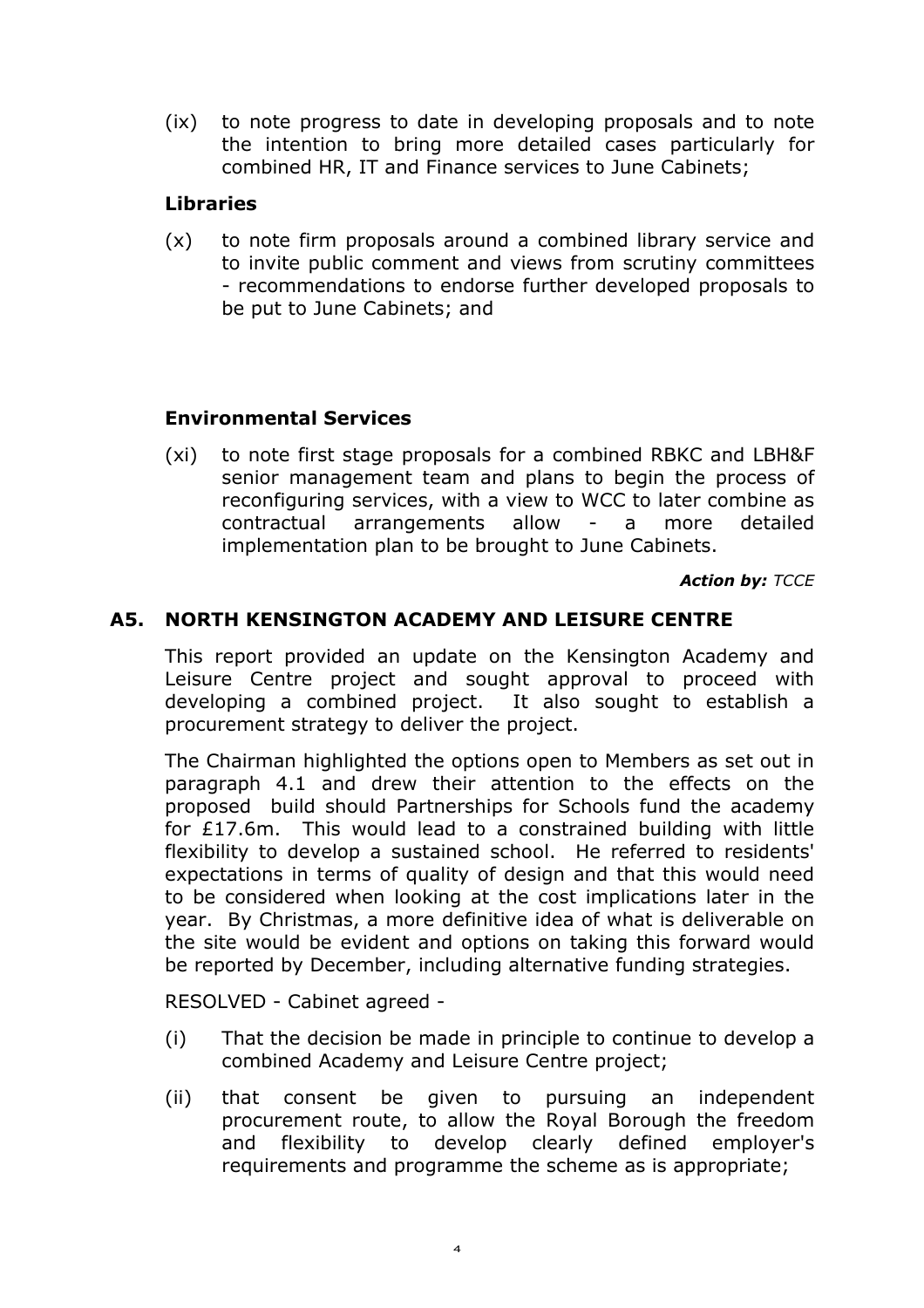- (iii) that funding of  $£1,500,000$  be made available to develop the scheme to contractor procurement stage and up to £353,000 to provide the Academy Education Development costs, to be agreed between the sponsors; and
- (iv) that once the scheme has been further developed, Property Services will return to Cabinet in December 2011 to present options and confirm budgets for the project.

*Action by: EDTELS/EDFCS*

### **A6. WARWICK ROAD PRIMARY SCHOOL**

This report updated Cabinet on progress on establishing a new primary school on the Charles House site, Warwick Road, W14. It provided information on the options for identifying the type of school, for the opening date of the school and for procuring the design and construction of the new school. The report sought Cabinet's views on how to progress the school.

In introducing the report, Councillor Campbell stated that this exciting project would be the first primary academy in the borough and would offer a diversity of choice to parents. She hoped that it would it offer a specialism for hearing impaired children.

With regard to the proposed design, Cabinet noted that the local authority would be part of the design group and that the criteria for selection of the sponsor would include involvement in the design by the Council.

RESOLVED - Cabinet approved

- (i) the opening of a primary academy led by a sponsor and that discussions commence with the DfE on making an application for an academy and seeking a sponsor;
- (ii) that a further report be submitted in June 2011 on the Statement of Intent for a Primary Academy;
- (iii) that the decision on the lead sponsor be delegated to the Cabinet Member for Education and Libraries in consultation with the Leader, following discussions with the DfE sponsor broker.

*Action by: EDFCS* 

#### **A7. PURCHASING POLICE OFFICERS**

This report sought Cabinet approval to reduce the number of Police Community Support Officers purchased from the Metropolitan Police Association (MPA) from 76 to 64 and replace them with 10 uniformed Police Constables.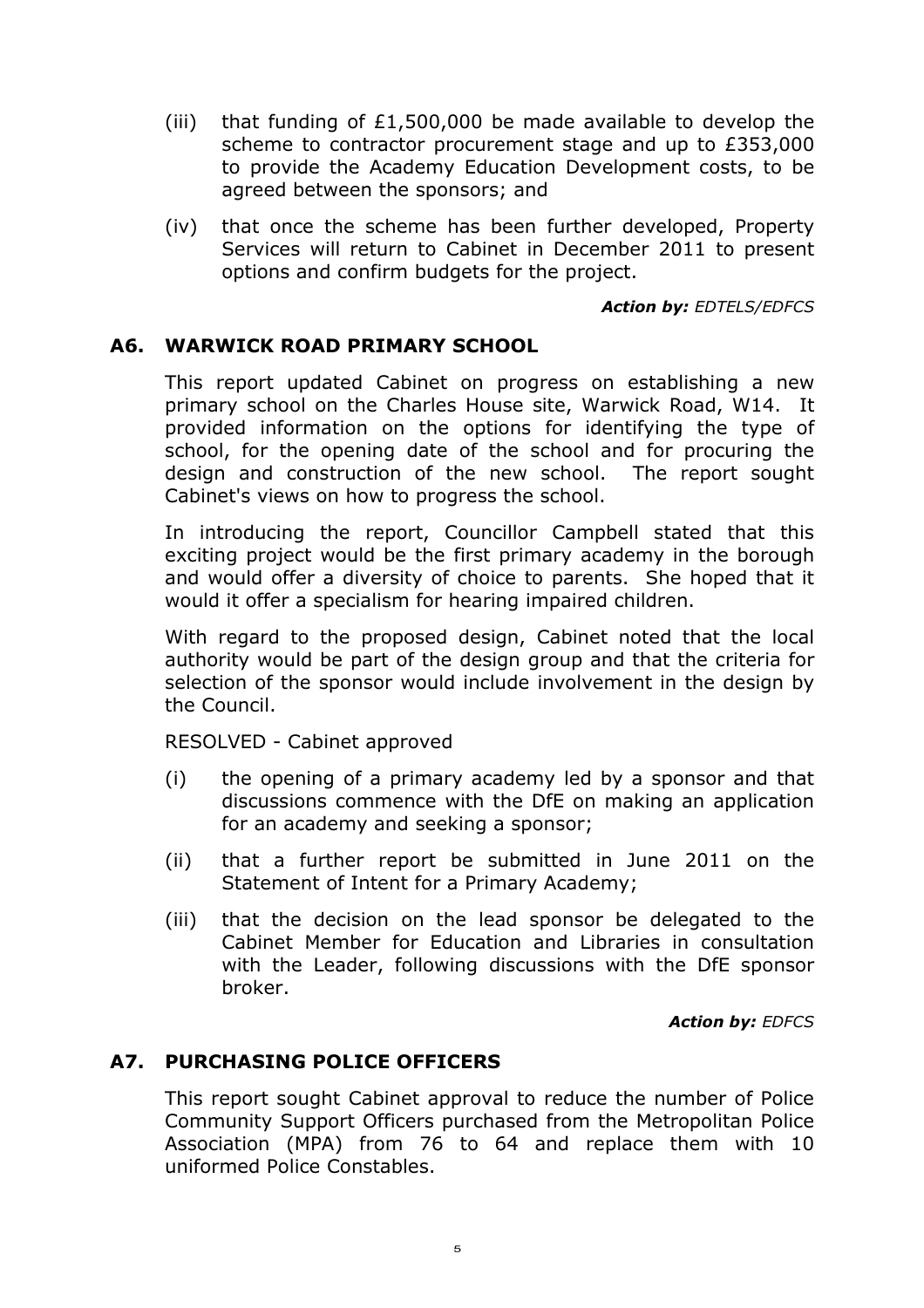The 'buy one get one free scheme' to recruit more police officers would mean that for each police officer that the Council paid for, the Metropolitan Police would 'match fund' the post and recruit another officer. This would allow the Council to use the new posts to address specific local crime concerns, from tackling anti-social behaviour to targeting burglary or serious youth violence.

Members noted that funding for the scheme could be met from current underspend, which would purchase five police officers at a cost of £255,000 to lever in the five free ones under the offer. However there was no budgetary provision to meet the full costs of the scheme at the end of the three years if the offer ended then and the Council wished to continue purchasing the extra police officers. Should they decide to participate in the scheme, members needed to be confident that savings targets would be met.

Members considered whether it would be prudent to take the saving in the current climate and not participate in the scheme. Conversely the extra police officers would be of benefit to the whole borough and the proposed uses for them as outlined in the report would be very valuable.

During the course of the discussion, Members referred to the good relationship that the current PCSOs had with the local community and that many of the current PCSOs had professed an expressed wish to serve in the borough. Under this scheme, the Council would have real influence over the new police officers which would be very positive for the borough's residents. They discussed the benefits to the borough of additional police officers in lieu of PCSOs, recognising that police officers were less visible but would be a good additional resource in tackling some of the Council's priorities. Members were of the view that the best arrangement for the Council would be a negotiated agreement with the MPA for a reduced number of additional police officers which would allow for the Council to crystallise the savings as well.

RESOLVED - Cabinet agreed -

- (i) to participate in the 'buy one get one free' offer;
- (ii) to delegate authority to the Chief Community Safety Officer to negotiate with the MPA an agreement for six additional police officers;
- (iii) that authority be delegated to the Cabinet Member for Civil Society to agree the roles that the additional police officers should perform;
- (iv) that authority be delegated to the Cabinet Member for Civil Society to review and change the numbers of PCSOs deployed to Safer Neighbourhood Teams;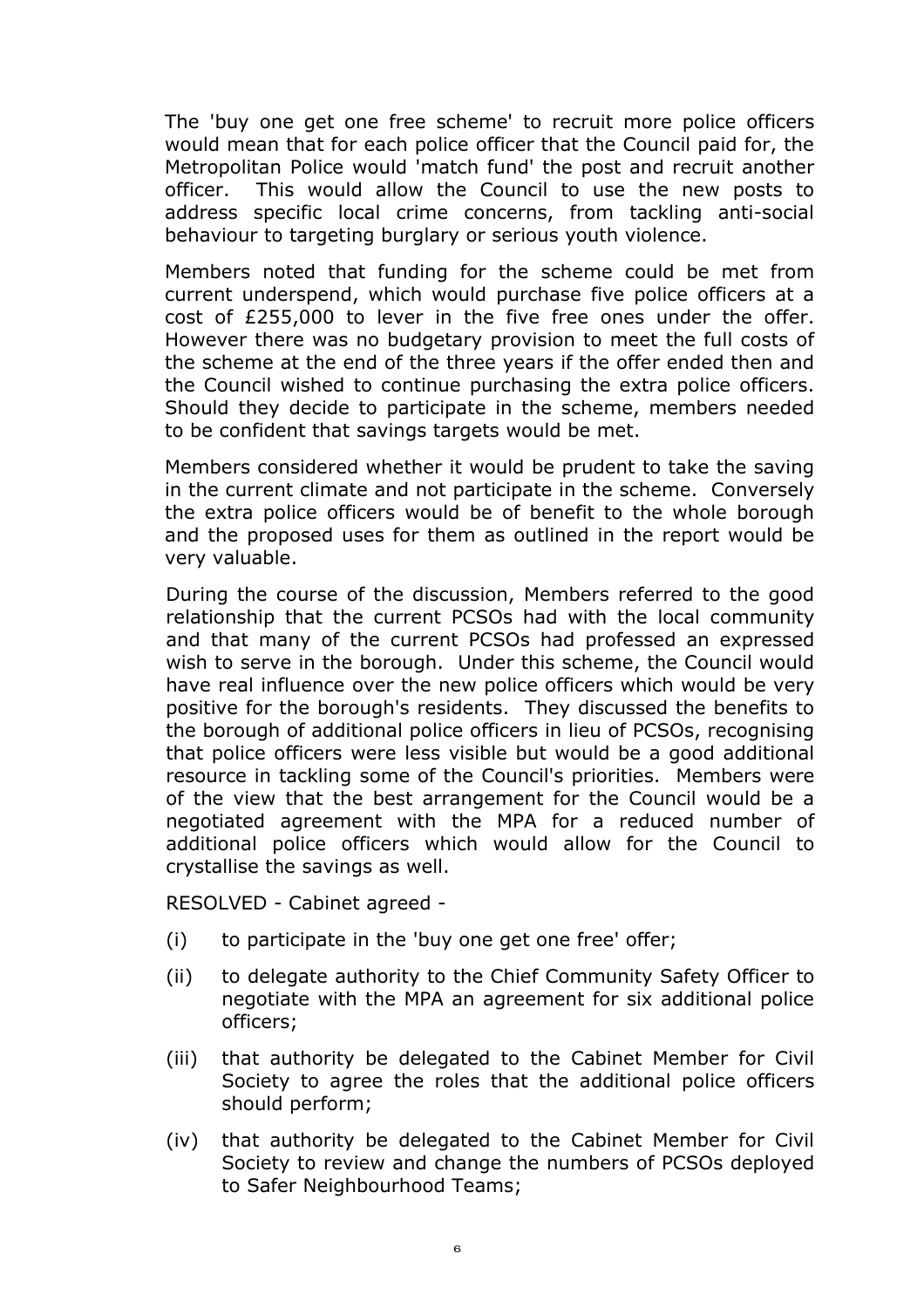(iv) to delegate authority to the Cabinet Member for Civil Society to approve the final terms of the agreement with the MPA.

*Action by: CCSO* 

### **A8 2010/11 BUDGET MONITORING QUARTER 4**

Members noted the forecast  $£1.9m$  net shortfall from on-street parking income , which was not regarded as a consistent pattern and the budget was regarded as relatively robust at present.

RESOLVED - Cabinet agreed the following:

Housing, Health and Adult Social Care

- (i) The approval of a carry forward of  $£454,000$  to fund a number of joint proposals with the health authority. The funding has been provided by the Department of Health;
- (ii) a transfer of £400,000 from Business Group underspends to the Severance Reserve;
- (iii) the underspend against the overcrowding grant be carried forward - this will enable the continuation of posts in 2011/12;
- (iv) a virement of £293,000 from underspends in the Adult Social Care budget be approved to meet the costs of redundancies and retirements within Environmental Health;
- (v) the underspend of £50,000 against DEFRA grants in Environmental Health be carried forward to support planned expenditure in 2011/12;
- (vi) the budget for Disabled Facilities Grants in 2010/11 be increased by £113,000 (funded £100,000 from underspends and £13,000 from Department of Health funding);
- (vii) the underspend on planned and responsive maintenance within the Housing Revenue Account be transferred to the Major Repairs Reserve for use on capital works to the housing stock;

### **Planning and Borough Development**

- (viii) the approval of a carry forward of £40,000 to cover the anticipated cost of a new monitoring system;
- $(ix)$  the approval of a carry forward to 2011/12 of £65,000 underspend in Planning and Borough Development to meet a one-off staffing cost arising from the need to extend funding for one staff member for twelve months to allow for a redesign of processes within the Business Group;